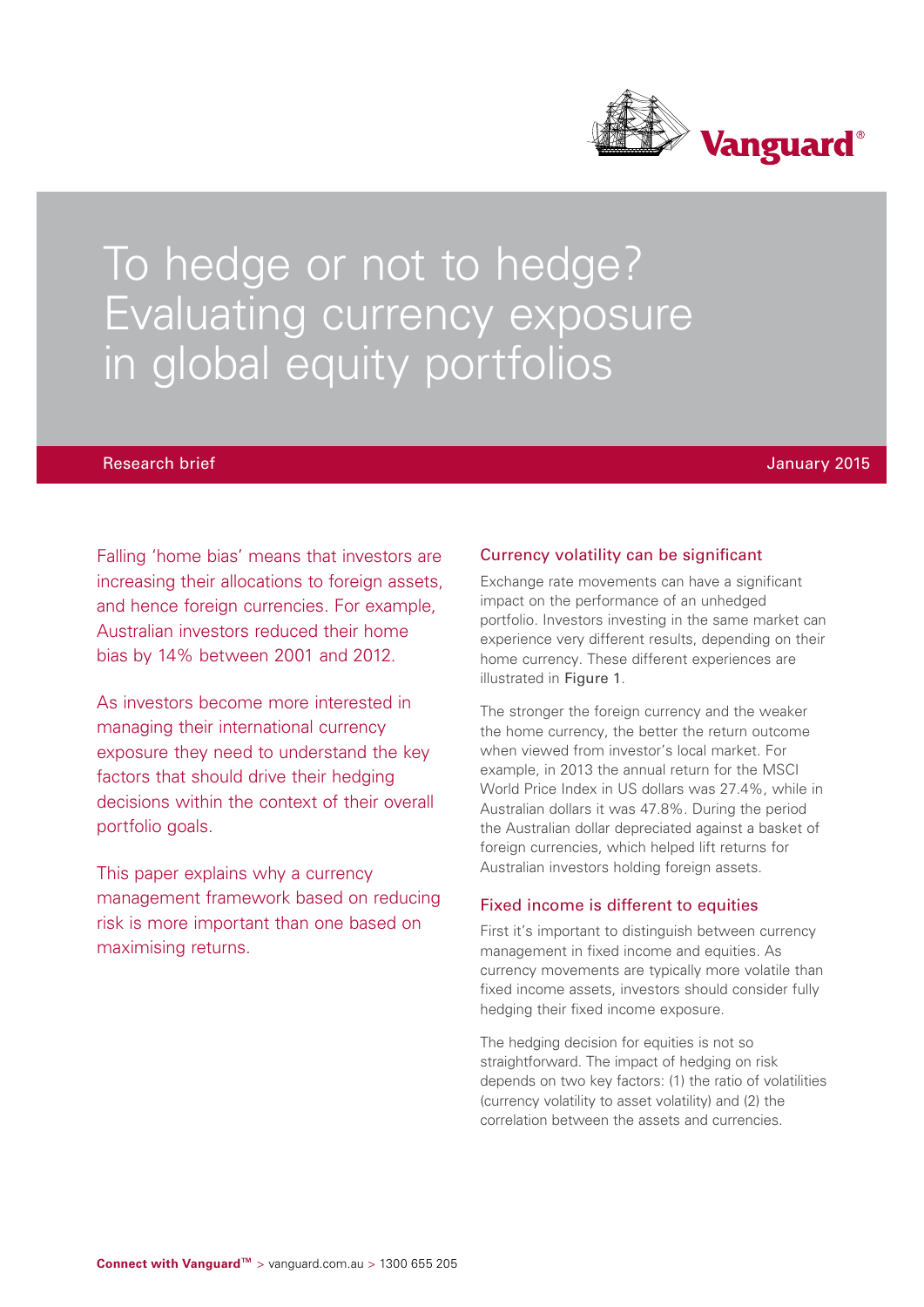#### **Figure 1** Currency's impact on portfolio return has been significant and variable



Ranked annual returns (%) of MSCI World Price Index in various currencies, 2004–2013

Sources: Vanguard calculations, using data from Thomson Reuters Datastream.

# When to hedge?

Vanguard's research suggests that investors should consider hedging some foreign currency exposure in their equity portfolios if they:

- 1. Have access to low-cost products for achieving hedged exposure.
- 2. Do not believe that foreign currency will diversify their portfolio.
- 3. Have greater exposure to foreign assets (in other words, a smaller allocation to domestic assets).
- 4. Have an explicit portfolio objective of minimising realised global equity volatility.

# Hedging success—aligning goal & implementation

Foreign currency exposure affects a portfolio's volatility and its long-term returns. A currency management strategy designed to maximise returns can be quite different to one that aims to reduce risk. This is why the investor's primary goal is so important when designing, implementing and evaluating a strategy.

# The cost impact

For a hedging strategy to be successful, the benefits must outweigh the costs.

Our research shows that hedged and unhedged international equity exposures deliver similar returns over the long term. However, we would expect the

long-term net returns on a hedged equity portfolio to be lower, due to the additional costs involved in implementing the strategy.

Implementing a currency hedge is an additional transaction, which comes with direct costs. Historically, these costs have been low to moderate but they can rise dramatically during periods of market uncertainty.

In addition, there are a variety of operational costs required to successfully execute a hedging strategy. These transaction costs explain why for international equity funds the expense ratio is typically higher for hedged funds compared to unhedged funds.

Transaction costs are more hidden than expense ratios and have an impact on performance over time as they are deducted from returns. Given the benefits of hedging are uncertain, many investors choose to leave their currency exposure unhedged, or partially hedged to reduce costs. For many investors, access to low-cost products that provide hedged exposure should be a key consideration in the hedging decision.

# Evaluating currency exposure in a riskreturn framework

Currency exposure introduces its own volatility to a portfolio. Its impact on a portfolio's risk depends on two key factors:

• The volatility of currency relative to that of the underlying asset (the volatility ratio)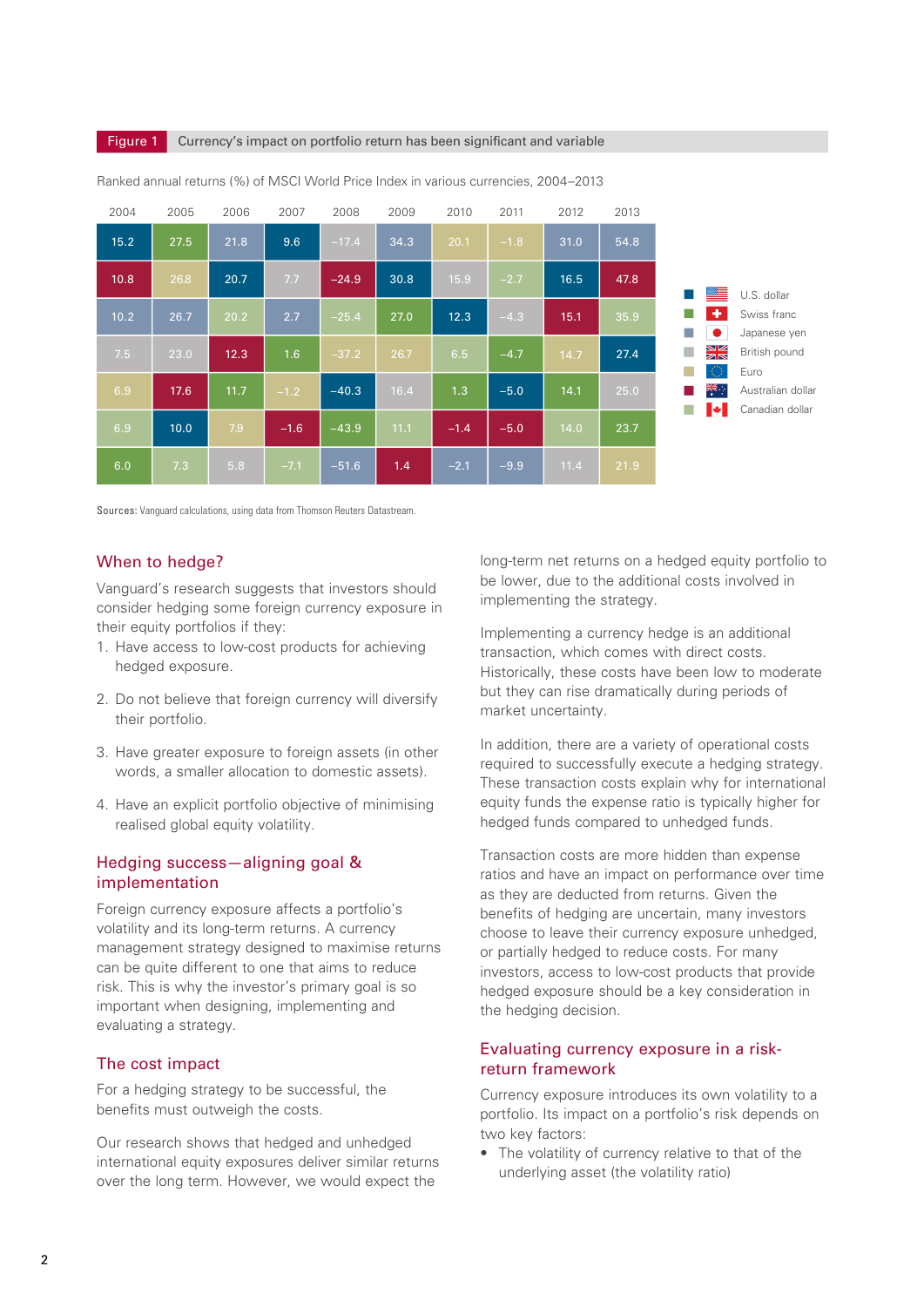



Hypothetical volatility impact from a full hedge as currency–equity correlation changes

Notes: Hypothetical illustration of difference in volatility between hedged and unhedged investments, with various currency–equity correlations. Figure assumes 20% equity volatility and 10% currency volatility.

Source: Vanguard.

• The interaction between currency and the underlying asset (currency-asset correlation)

The net effect of these two factors determines whether total portfolio risk is increased or decreased by hedging the foreign currency exposure.

How do we define risk? Given its common use in the investment world, we have used standard deviation of returns as our measure of risk in this paper.

# Framework for hedging decision: practical application

Our analysis demonstrates the importance of the relative volatility of foreign currency when making hedging decisions. For portfolios with a higher fixed interest exposure, the hedged portfolio is typically less risky than the unhedged portfolio.

The asset-currency correlation is not as important in a fixed interest portfolio, as this asset class is significantly less volatile than currency. The correlation becomes more important when you match currency with a more volatile asset, such as equities.

For a traditional equity and bond portfolio, our analysis showed that it was the asset allocation that largely determines the volatility ratio, which is an important factor in the hedging decision.

By implementing a currency allocation within a portfolio's foreign equity allocation, investors can balance the overall risk of currency with the diversification benefits that the currency brings to the portfolio.

# Establishing a risk management framework

Our analysis highlights two important questions investors should answer when determining their currency exposure within a risk management framework:

- What is the portfolio's asset allocation? Due to their lower volatility, fixed interest oriented portfolios benefit more from hedging than equity oriented portfolios. Fully hedging a portfolio's fixed interest allocation while targeting currency exposure in the foreign equity allocation can be a useful starting point for investors.
- What is the expected correlation between currency and equities? Owning foreign currencies usually provides a diversification benefit, which is determined by the direction and magnitude of the correlation between the two assets.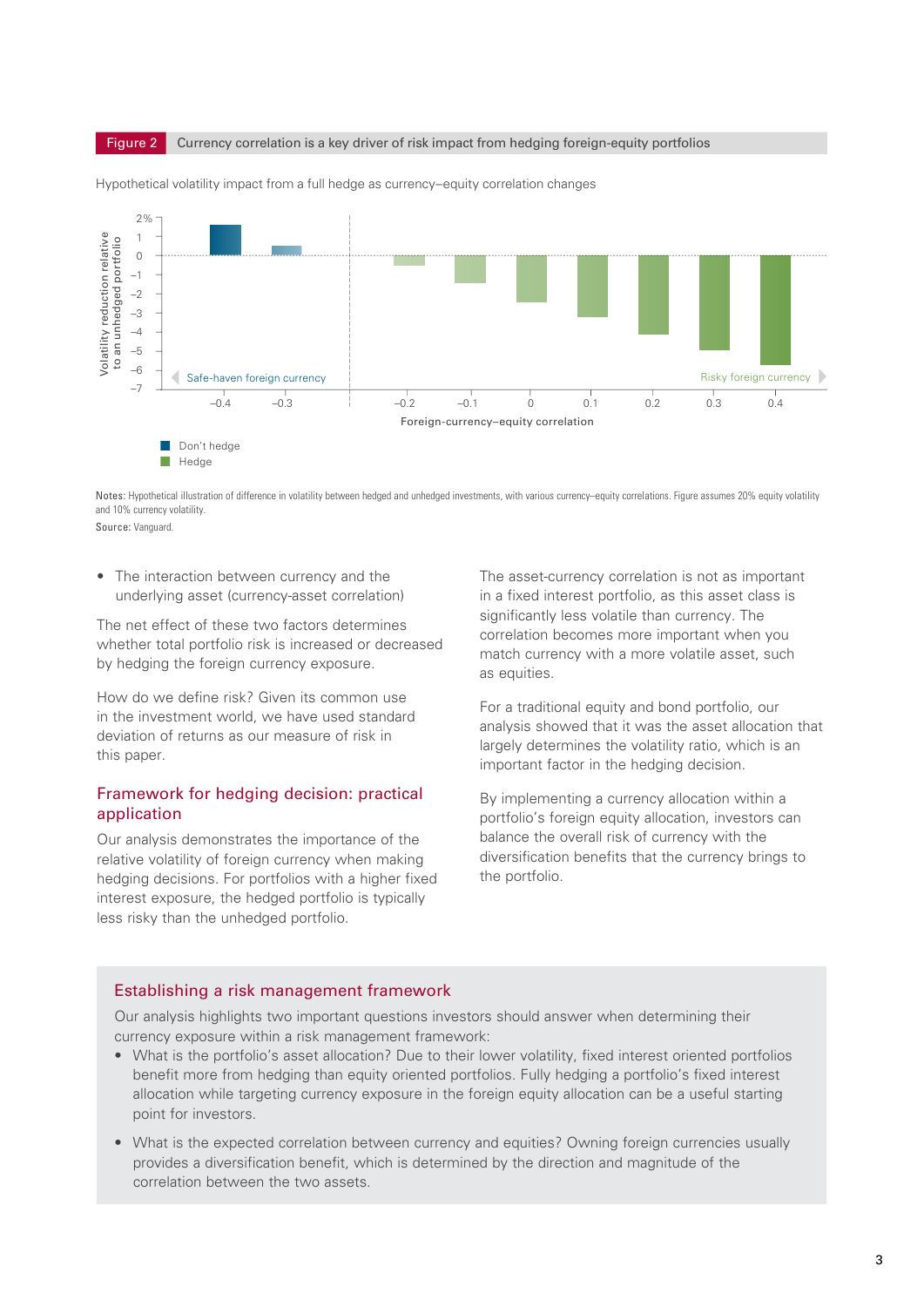



Percentile distributions of ten-year foreign-currency–equity correlations from the stated currency regions' perspectives: January 1972–December 2013

Notes: Figure displays percentiles for ten-year correlations of annual returns, with correlations calculated between foreign currency and foreign equity from the perspective of the stated currency region. See appendix for details on data.

Sources: Vanguard, based on data from MSCI and International Monetary Fund.

For portfolios with higher equity weightings, the expected correlation between the portfolio's assets and currencies becomes important.

Figure 2 shows the impact on portfolio volatility of different correlation levels between foreigncurrency and equity. As these correlations become more positive, the volatility of the unhedged portfolio increases, making hedged portfolio more attractive.

## Managing risk in an uncertain world

There is a potential diversification benefit from hedging exposure to currencies with historically positive correlations (that is, 'risky' currencies). Similarly, there is a potential benefit from not hedging currencies with low or negative correlations (that is, 'safe-haven' currencies). However, predicting long-term correlations for these currencies is difficult.

The correlations between currency and equity returns have varied significantly across markets and over time. This correlation variation means that the optimal currency exposure also varies over time, as does the impact of hedging on portfolio volatility, which is illustrated in Figures 3 and 4.

Figure 4 shows that the difference in volatility between hedged and unhedged investments was significant in all markets except Australia and Canada. In these two markets, the risk reduction framework suggests that leaving foreign currency exposure unhedged would have been a better strategy after 2000, but not before!

# Is a partial hedge the answer?

A partial hedge could be a potential solution to managing the uncertainty in accurately forecasting asset-currency correlations and risk-reduction benefits. This partial hedge can be achieved either directly or through a combination of hedged and unhedged equity products.

#### Home bias or hedging?

The size of a local market can also have a significant impact on the currency hedging decision. An investor from a small local market (such as Australia) has a much larger foreign-currency exposure than an investor from a larger market, such as the US for example.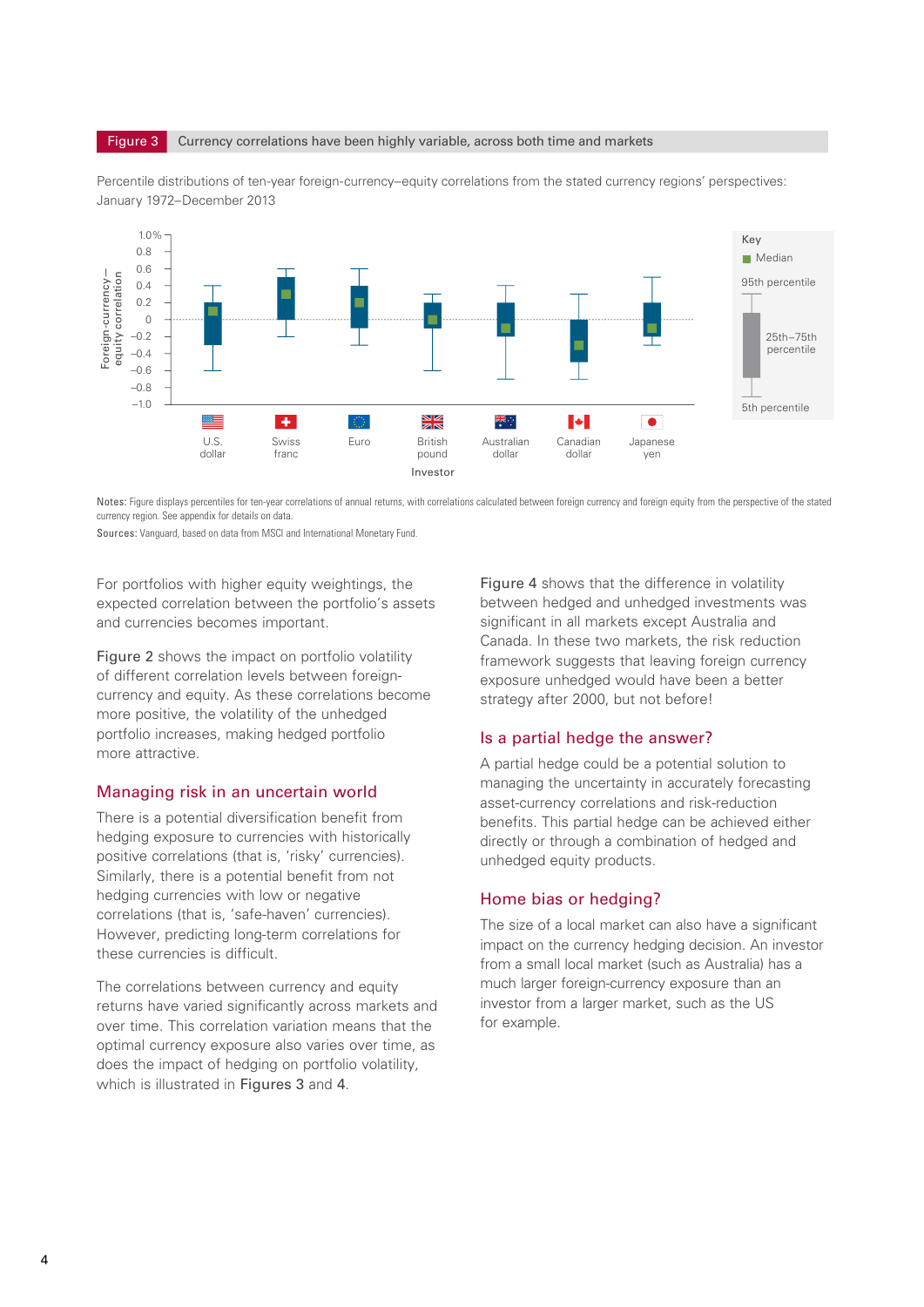#### **Figure 4** Volatility impact of hedging is variable across time and markets

#### a. Variable correlations have led to variable risk outcomes, across both time and markets

Rolling ten-year difference in annualized volatility of monthly returns between hedged and unhedged portfolios invested in developed foreign equity: January 1971–December 2013



Notes: Figure displays difference in ten-year rolling annualized volatility of monthly returns between hedged and unhedged portfolios invested in foreign developed equity. See appendix for details on data.

Sources: Vanguard, based on data from MSCI and International Monetary Fund.

The argument for hedging foreign currency exposure becomes stronger when the home market is a smaller fraction of the global market. It's interesting to note, however, that investors from these smaller markets have a higher home country bias than those from larger markets. A partial hedging strategy can be a reasonable compromise, allowing for a targeted approach to currency without reducing the underlying portfolio's diversification potential.

#### In summary

- Foreign currency impacts both the risk and return of a portfolio
- We expect the long-run returns of hedged foreign-equity portfolios to be lower than unhedged portfolios once costs are taken into account
- The ratio of volatilities (currency volatility to asset volatility) is a significant factor in determining the hedging strategy
- It makes sense to fully hedge fixed interest given its low volatility
- Linking currency hedging to overall equity allocation can be a good starting point
- Partial hedging can reduce the cost impact of hedging